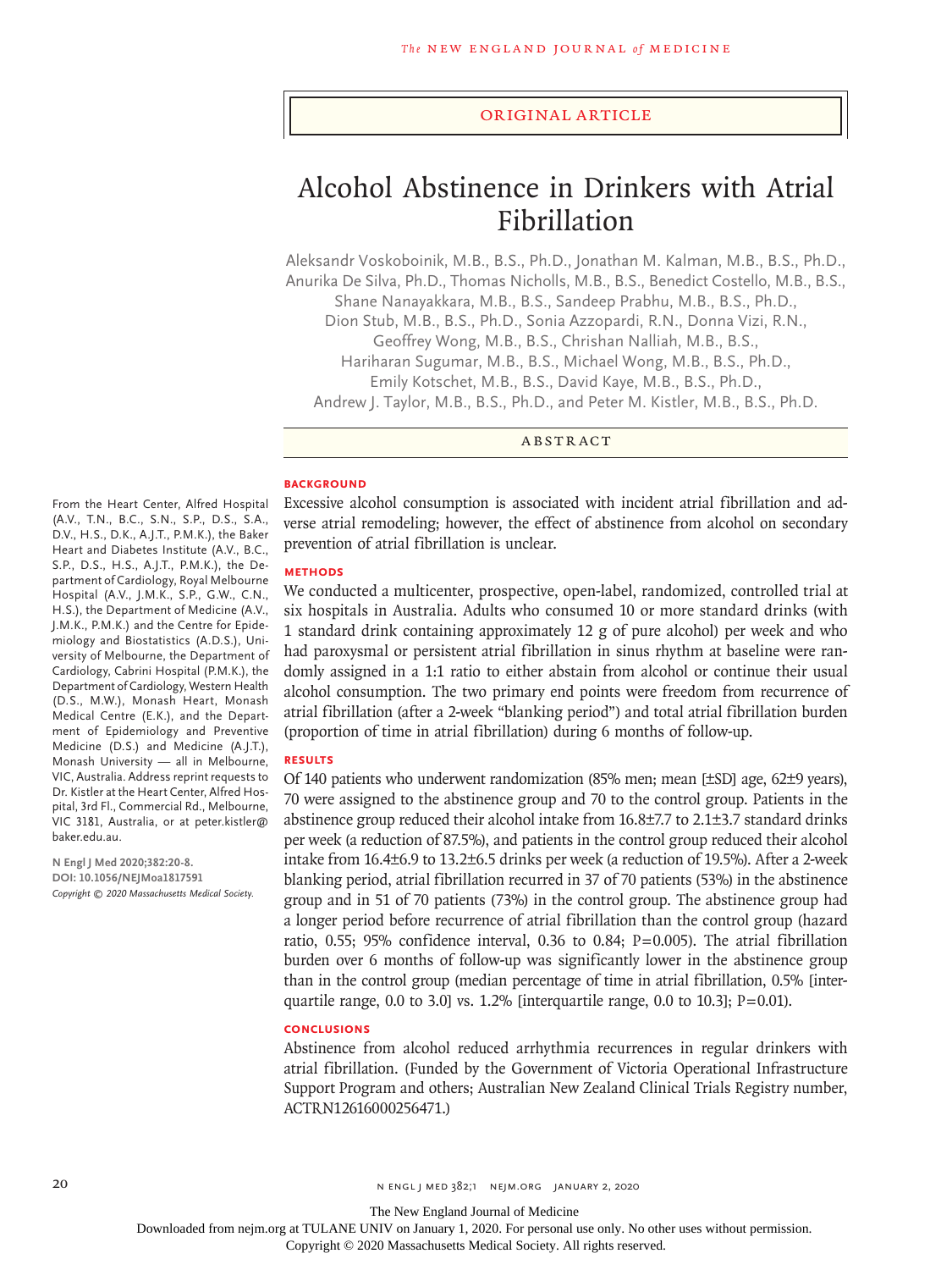TRIAL FIBRILLATION AFFECTS MORE<br>than 33 million people worldwide and is<br>a leading cause of stroke.<sup>1</sup> Alcohol con-<br>sumption is ingrained in Western culture, with than 33 million people worldwide and is a leading cause of stroke.<sup>1</sup> Alcohol consumption is ingrained in Western culture, with 57% of American adults drinking regularly.<sup>2</sup> Observational studies show a dose-dependent relationship between alcohol intake and incident atrial fibrillation, left atrial dilatation, atrial fibrosis, and recurrence of arrhythmia after ablation. Adverse effects have been reported even with consumption of 7 to 14 drinks per week. Moreover, alcohol is causally linked with other risk factors for atrial fibrillation, including hypertension, obesity, obstructive sleep apnea, and left ventricular dysfunction.3

Lifestyle modification has been shown to reduce arrhythmia burden and reverse atrial remodeling in studies focusing on weight loss that included recommended consumption of fewer than 3 drinks per week.<sup>4-6</sup> To date, despite the generally accepted association between alcohol and atrial fibrillation, there are limited prospective data on the role of reduction of alcohol intake in atrial fibrillation outcomes. We undertook a randomized, controlled trial to evaluate an intervention of abstinence from alcohol among regular drinkers with a history of atrial fibrillation.

# Methods

# **Study Design**

This was an investigator-initiated, prospective, open-label, multicenter, randomized clinical trial. Patients were recruited from six tertiary hospitals in Australia. Ethics committee approval was sought and obtained at each institution. The trial was prospectively registered with the Australian New Zealand Clinical Trials Registry, and the study protocol is available online at the ANZCTR website (www.anzctr.org.au) and with the full text of this article at NEJM.org. None of the funders were involved in the design of the trial; the selection of participating centers; site supervision; participant enrollment or follow-up; the collection, storage, processing, or analysis of the data; the writing of the manuscript; or the decision to submit the manuscript for publication. The authors vouch for the completeness and accuracy of the data and analyses and for the fidelity of the trial to the protocol.

# **Study Population**

Patients meeting inclusion criteria were invited to participate and provided written informed consent. The inclusion criteria were an age of 18 to 85 years, presence of symptomatic paroxysmal atrial fibrillation (two or more episodes in the 6 months before the start of the trial) or symptomatic persistent atrial fibrillation with a rhythmcontrol strategy, and regular alcohol consumption (10 or more standard drinks or approximately 120 g of pure alcohol per week). Key exclusion criteria were alcohol dependence or abuse, severe left ventricular systolic dysfunction (ejection fraction <35%), clinically significant noncardiac illness, and coexisting psychiatric disorder.

## **Run-in Phase and Randomization**

After providing consent, patients entered a 4-week run-in period to confirm that inclusion criteria were met and that patients remained willing to participate. To assist them in reporting their alcohol consumption, patients were provided a visual guide depicting standard drinks (Fig. S1 in the Supplementary Appendix, available at NEJM.org), and they maintained a weekly alcohol diary (either written or electronic).

After completing the run-in phase, eligible participants were randomly assigned in a 1:1 ratio to either the abstinence group or the control group. A computerized central randomization scheme was generated with block randomization and sets of randomly selected blocks provided to investigating sites. At the time of randomization, all patients were required to be in sinus rhythm (with or without antiarrhythmic therapy), with no ablation planned; patients remained under the care of their treating physicians, who were discouraged from altering the patients' antiarrhythmic medications during the study period.

Patients in the abstinence group were encouraged to abstain completely from all forms of alcohol for 6 months. They were provided oral and written advice to assist them and received monthly oral and electronic communication from investigators who would assess adherence and provide positive reinforcement. Patients were advised that if no alcohol intake was logged, they could be subject to random urine testing for the alcohol metabolite ethyl glucuronide. (Information about urine testing and other testing and

n engl j med 382;1 nejm.org January 2, 2020 21

The New England Journal of Medicine

Downloaded from nejm.org at TULANE UNIV on January 1, 2020. For personal use only. No other uses without permission.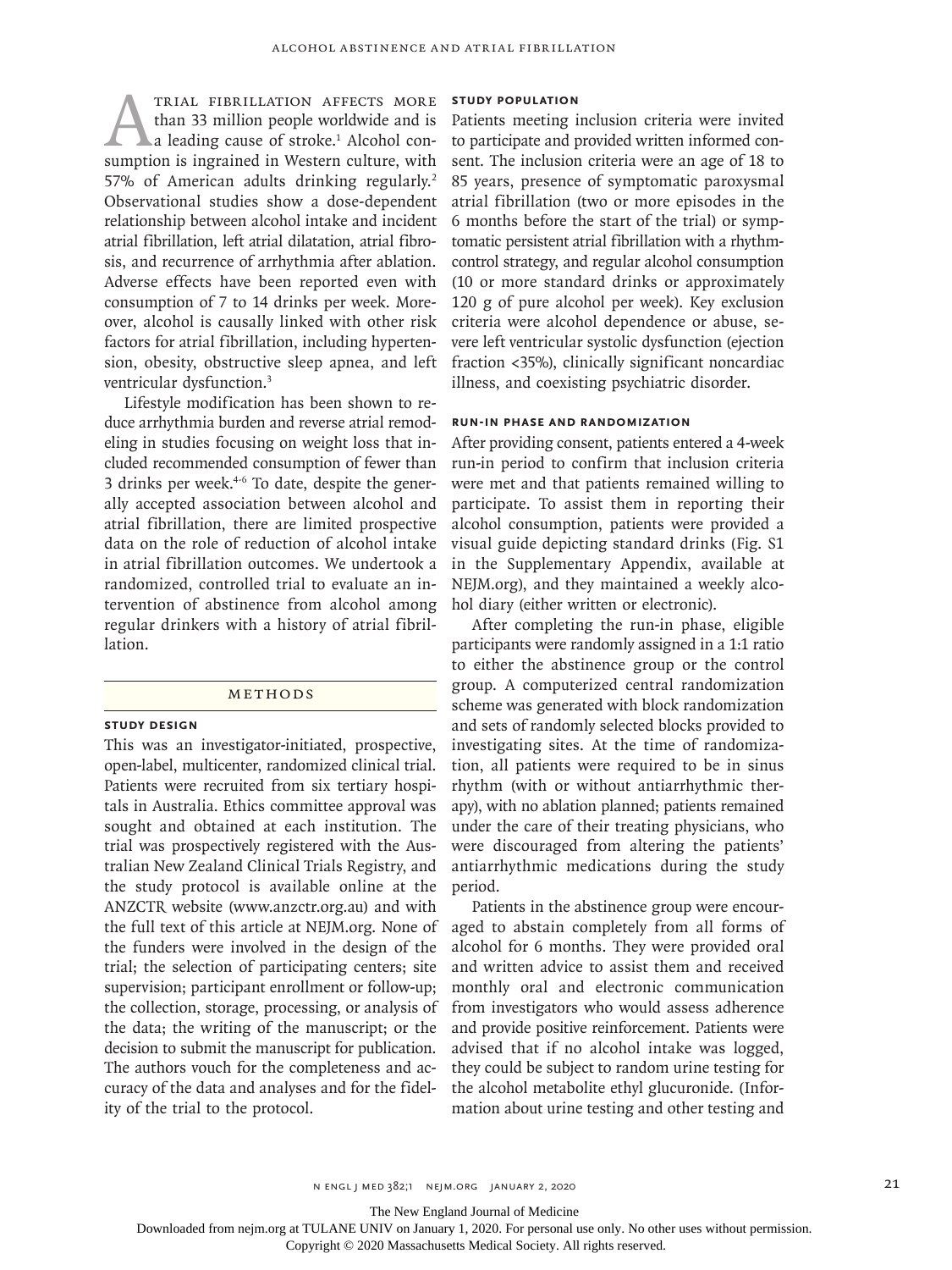monitoring procedures is available in the Supplementary Appendix.) Patients in the control group were advised to continue consuming their usual amounts of alcohol and were not required to increase consumption.

# **Monitoring**

All patients underwent comprehensive rhythm monitoring after randomization. Time to recurrence and atrial fibrillation burden were determined either through cardiac rhythm management devices (pacemaker or implantable loop recorder) or through the AliveCor mobile phone application (app). Patients were asked to transmit twice-daily 30-second electrocardiogram (ECG) tracings regardless of their symptoms; if they did have symptoms, they were requested to transmit additional tracings at symptom onset and termination. Patients who did not adhere to ECG monitoring underwent adjunctive 7-day Holter monitoring. The follow-up schedule involved an in-person clinic visit with investigators at baseline and 6 months and monthly contact by either email or telephone to assess adherence to abstinence, collect the alcohol diary, or both. Patients who missed follow-up appointments were contacted by either telephone or email until contact was made. For patients who did not attend the 6-month visit, rhythm data were derived from remote monitoring (available for 82% of participants) or in-clinic interrogation of the device at a later date (Tables S2 and S3).

The investigators reviewed all ECGs, including all mobile app tracings, stored electrograms from implantable devices, and Holter recordings. All ECGs logged as "possible atrial fibrillation" by the computerized algorithm or those suspected to represent atrial fibrillation on initial review were then reviewed by two cardiologists who were unaware of the group assignments. The primary end point was met if both cardiologists concurred that the tracing represented atrial fibrillation.

# **Primary and Secondary End Points**

The two prespecified primary end points in an intention-to-treat analysis were recurrence of atrial fibrillation, defined as any atrial tachyarrhythmia lasting 30 seconds or longer (after a 2-week "blanking period," a therapy stabilization period during which episodes of atrial fibrillation were not considered to be a failure of the treatment assignment or to have met the primary end point), assessed in a time-to-event analysis; and atrial fibrillation burden, defined as the percentage of time the patient was in atrial fibrillation during the entire 6-month follow-up period. Although the duration of the study was initially planned to be 12 months, it was modified to 6 months by the steering committee because of challenges in recruiting participants — in particular, unwillingness of many potential participants to adhere to abstinence for 12 months.

Secondary end points, which were prespecified and compared between and within groups at baseline and at 6 months, included weight, blood pressure, symptoms of atrial fibrillation (assessed with the use of the modified European Heart Rhythm Association symptom classification; range, 1 to 4, with higher scores indicating greater severity of atrial fibrillation symptoms),<sup>7</sup> mood (assessed with the use of the Beck Depression Inventory; range, 0 to 63, with higher scores indicating more severe depression), quality of life (assessed with the use of the Medical Outcomes Study 36-Item Short-Form Health Survey [SF-36]; range, 0 to 100, with higher scores indicating better quality of life), and hospitalization for atrial fibrillation. Beck Depression Inventory and SF-36 questionnaires were mailed to participants at baseline and at 6 months. (Receiving and returning the questionnaires by mail, rather than in person at trial visits, allowed patients time and privacy to complete the lengthy surveys at home and ensured survey participation by patients who were too far from a participating hospital to attend follow-up visits at 6 months.) If weight and atrial fibrillation symptom scores were not obtained in person, they were ascertained during telephone or email contact (Table S4). Medical charts were also reviewed. In post hoc analyses, we also examined the change in the atrial fibrillation burden (comparing the burden during the 6-month period with the burden during the 4-week run-in, if available) and total number of atrial fibrillation episodes during the 6-month follow-up (Table S8). All secondary end points are reported here, with the exception of left atrial and ventricular remodeling assessed in a cardiac magnetic resonance imaging substudy.

22 N ENGL | MED 382;1 NEIM.ORG JANUARY 2, 2020

The New England Journal of Medicine

Downloaded from nejm.org at TULANE UNIV on January 1, 2020. For personal use only. No other uses without permission.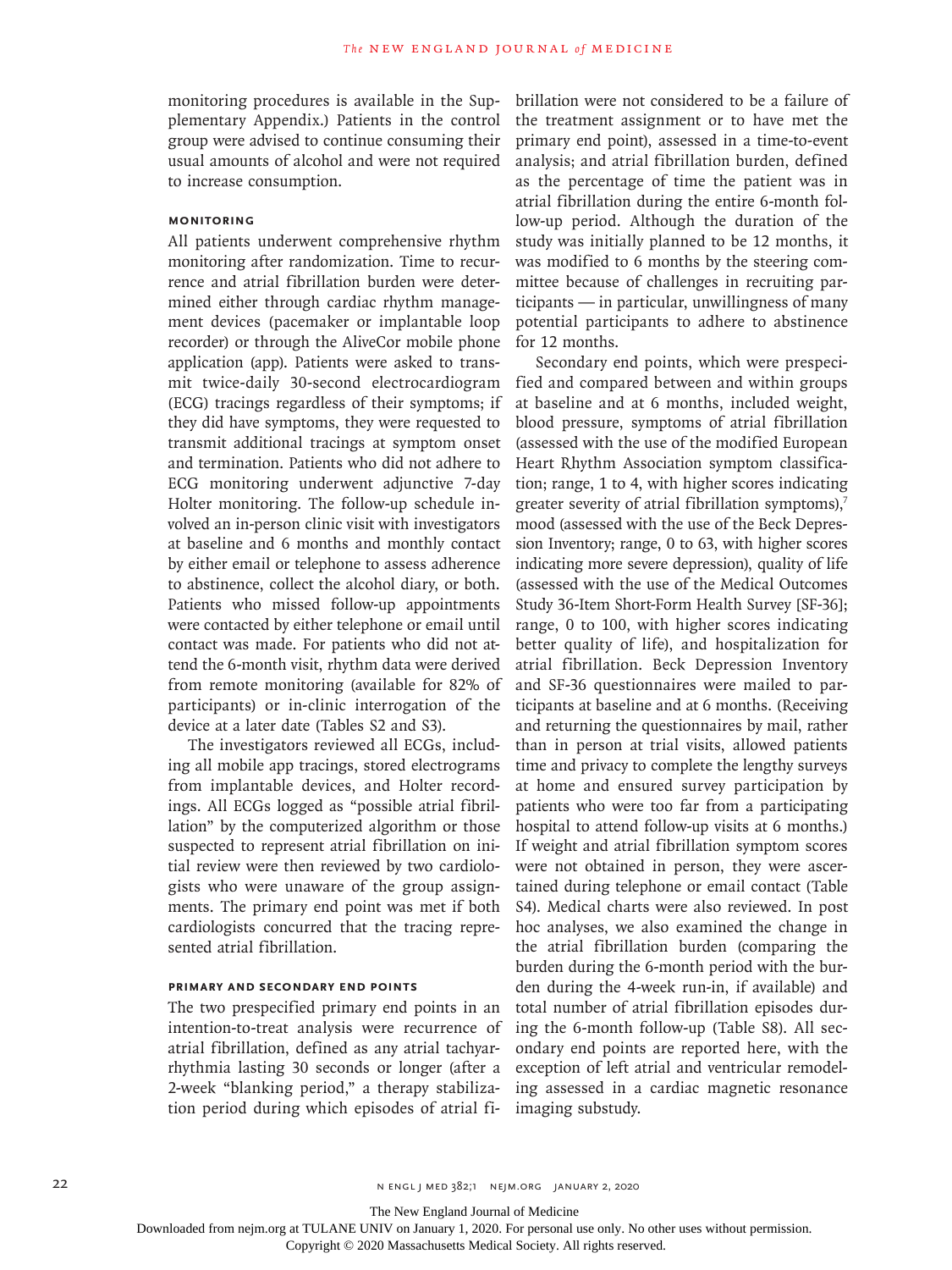# **Statistical Analysis**

In the sample-size calculation for the primary end point of recurrence of atrial fibrillation, we assumed a 30% incidence of recurrence. To detect a minimum absolute difference in recurrence of 20 percentage points between groups, we enrolled 70 patients in each group to provide a power of 80% at an alpha level of 5%.

Continuous variables were summarized with means and standard deviations (if normally distributed) and medians and interquartile ranges (if positively skewed). Categorical variables were summarized as frequencies and percentages. Time-to-event analyses for recurrence of atrial fibrillation were performed with Kaplan–Meier plots and the log-rank test. Atrial fibrillation burden at follow-up had a skewed distribution (confirmed by the Shapiro–Wilk test) and was compared with the use of the Mann–Whitney U test. A univariate Cox proportional-hazards model was also used for the time-to-event analyses of atrial fibrillation recurrence and was extended to a multivariate model adjusted for patient characteristics (Table S10).

Continuous and categorical secondary end points measured at follow-up were compared with the use of linear and multinomial logisticregression models, respectively, and adjusted for baseline measurements of the secondary end points to obtain estimated mean differences and geometric mean ratios or odds ratios with corresponding 95% confidence intervals. For all skewed secondary end points, log-transformed variables were used in the analysis models. We performed post hoc subgroup analyses of recurrence by fitting a Cox proportional-hazards model with a term for the interaction between the group and the variable (Table S11).

A substantial number of patients did not attend planned follow-up visits, did not return questionnaires, or had missing data for secondary outcome measures (see details below). In a sensitivity analysis, we used multivariate normal imputation to handle missing values for secondary end points with more than 5% missing data. (Additional information about data gathering and analysis is available in the Supplementary Appendix.) All patients had information available for the primary end point of recurrence of atrial fibrillation, although 3 patients were lost to follow-up before 6 months and their data

were censored at the time they were lost to follow-up. For the other primary outcome, atrial fibrillation burden, 3 patients had missing data (1 of 70 [1%] in the abstinence group and 2 of 70 [3%] in the control group) and were omitted from the analysis. Hence, multiple imputation was not used for the primary end points owing to minimal missing data. Statistical analysis was performed by two independent statisticians with Stata software, version 15.0 (StataCorp).

The protocol did not prespecify a plan to adjust for the inclusion of two primary end points, so on the basis of a post hoc Bonferroni adjustment, the threshold for statistical significance for each outcome is P<0.025. Secondary outcome analyses are reported with 95% confidence intervals, without P values. All 95% confidence intervals presented in this report have not been adjusted for multiplicity, and therefore inferences drawn from these intervals may not be reproducible.

#### Results

# **Patient Population**

Of 697 patients who were screened for participation and met inclusion criteria (Fig. 1), 140 were randomly assigned between March 2016 and February 2018 to the abstinence group (70 patients) or the control group (70 patients); the last patient completed follow-up in August 2018. A large percentage of patients at screening (491 patients, 70.4%) were not willing to consider abstinence, and 17 patients were excluded after the run-in period for the same reason. Baseline clinical characteristics (Table 1), including atrial fibrillation phenotype and method of rhythm monitoring, were fairly well-balanced between the groups. Most patients (104 of 140, 74.3%) were not regular binge drinkers, and wine and beer were the predominant beverages consumed (Table 2). A total of 53 patients (37.9%) had continuous rhythm monitoring (loop recorder or pacemaker). Adherence to mobile app recordings in the rest of the patients was satisfactory (median, 257 tracings per patient during follow-up; interquartile range, 124 to 382), with 7-day Holter monitoring reserved for 4 patients who did not adhere to digital monitoring. Of the total 140 participants, 137 (97.9%) completed the 6-month follow-up with complete rhythm data and alco-

The New England Journal of Medicine

Downloaded from nejm.org at TULANE UNIV on January 1, 2020. For personal use only. No other uses without permission.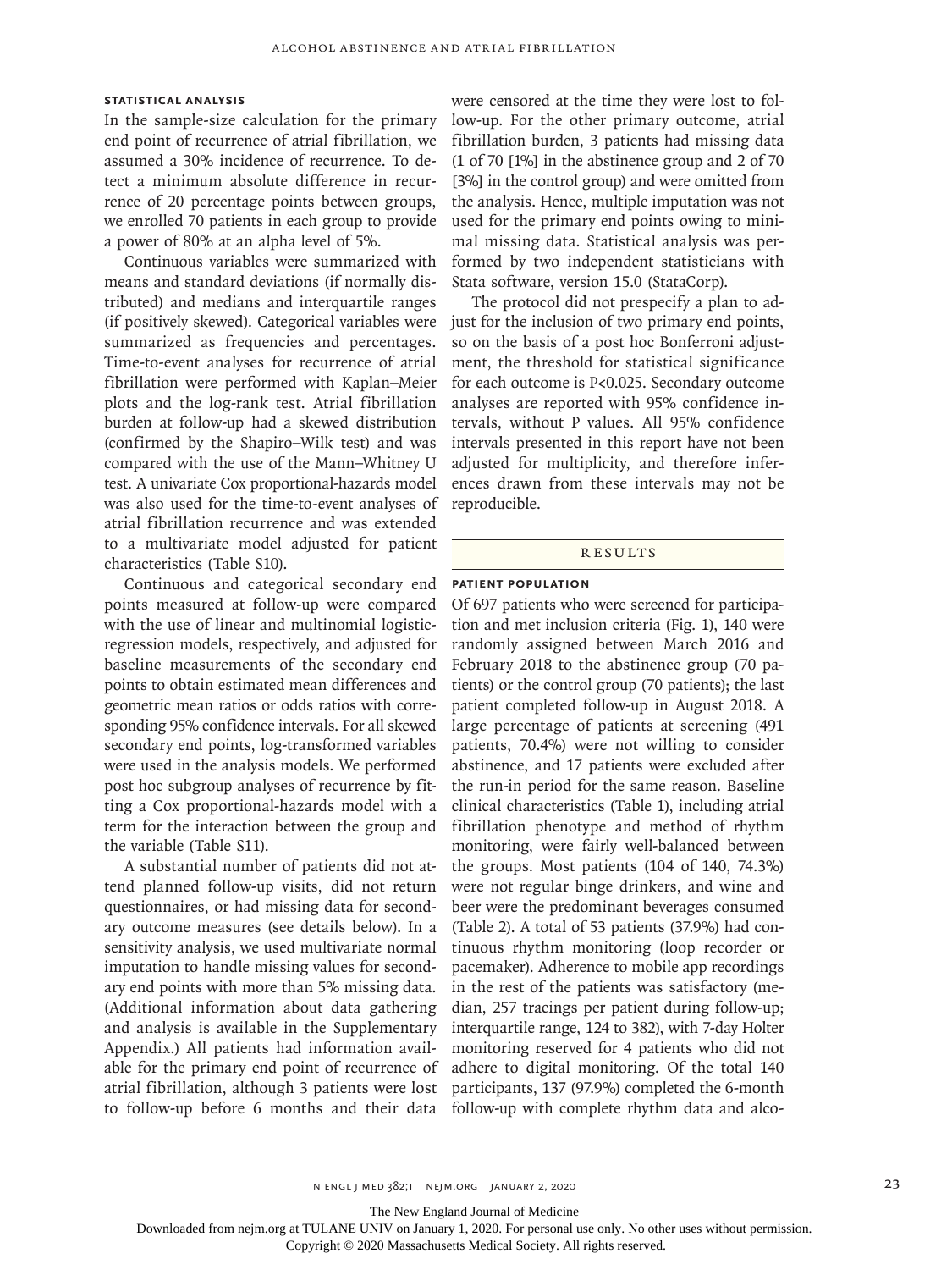#### **The NEW ENGLAND JOURNAL of MEDICINE**



hol history available. In 4 of 140 patients (2.9%), changes in antiarrhythmic medications, atrial fibrillation-related procedures, or both occurred before their first documented arrhythmia recurrence (Table S5).

# **Alcohol Intake**

Patients in the abstinence group reduced their 1.9 to 4.4). alcohol intake from 16.8±7.7 to 2.1±3.7 drinks per week (87.5% reduction; mean difference, 14.7; 95% confidence interval [CI], 12.7 to 16.7). Complete abstinence was achieved by 43 of the 70 patients (61%) in the abstinence group, with

53 of the 70 patients (76%); 60 patients (86%) in the abstinence group reduced their alcohol intake by more than 70% of baseline (Table S6). A small reduction in alcohol intake was observed in the control group; alcohol intake was reduced from 16.4±6.9 to 13.2±6.5 drinks per week (19.5% reduction; mean difference, 3.2; 95% CI,

## **Primary End Points**

intake of 2 or fewer drinks per week achieved by (53%) in the abstinence group and in 51 patients At 6 months, recurrences of atrial fibrillation of more than 30 seconds' duration (after a 2-week blanking period) were documented in 37 patients

24 n engl j med 382;1 nejm.org January 2, 2020

The New England Journal of Medicine

Downloaded from nejm.org at TULANE UNIV on January 1, 2020. For personal use only. No other uses without permission.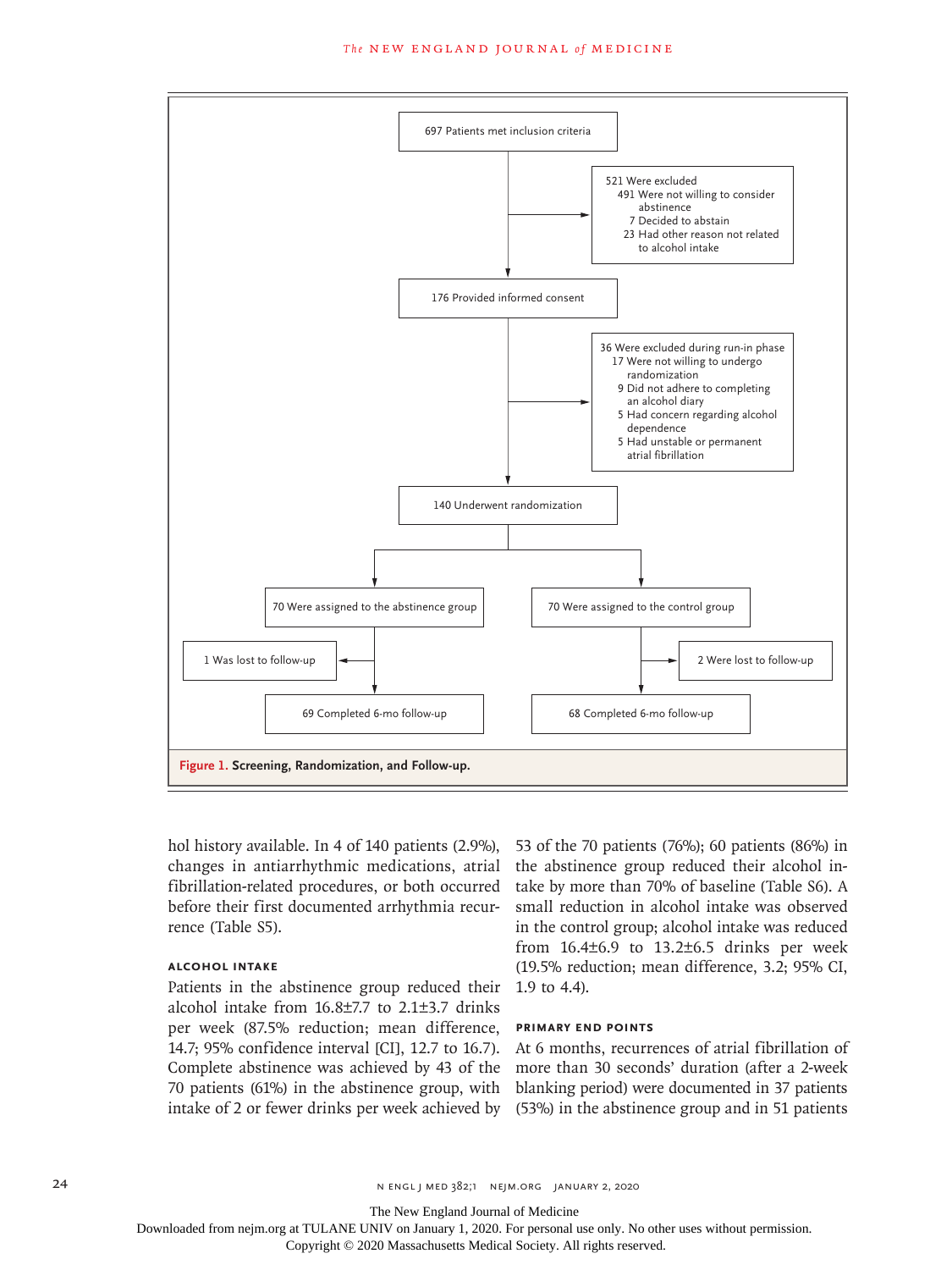(73%) in the control group. The time to recurrence (Fig. 2) was longer in the abstinence group than in the control group (hazard ratio, 0.55; 95% CI, 0.36 to 0.84; P=0.005 by the log-rank test). Overall atrial fibrillation burden was significantly lower in the abstinence group, with a median percentage of time in atrial fibrillation of 0.5% (interquartile range, 0.0 to 3.0) in the abstinence group and 1.2% (interquartile range, 0.0 to 10.3) in the control group  $(P=0.01)$ (Fig. 3).

# **Secondary End Points**

Atrial fibrillation–related hospital admissions occurred in 6 patients (9%) in the abstinence group and in 14 patients (20%) in the control group (Table S4). Data on weight were available at 6 months for 84% of the patients in the abstinence group and 80% of the patients in the control group. After adjustment for baseline weight, the mean difference in weight at 6 months between the abstinence group and the control group was −3.7 kg (95% CI, −4.8 to −2.5). Scores on the modified European Heart Rhythm Association classification of atrial fibrillation symptoms at the 6-month follow-up were available for 99% of patients in the abstinence group and for 97% of patients in the control group; symptom scores were better in the abstinence group than in the control group, with fewer patients in the abstinence group reporting moderate or severe symptoms (10% vs. 32%) at 6 months (Fig. S2).

Data on blood pressure, quality-of-life scores, and depression scores were missing for more than 35% of patients at 6 months (Table S14). Results of analyses based on both complete data and multiple imputation are shown in Table S7 and should be interpreted with caution given the missing data.

In a post hoc analysis that included patients in both groups, the risk of recurrent atrial fibrillation was higher among the patients who consumed 1 to 9 drinks per week (40 patients) and among the those who consumed 10 or more drinks per week (57 patients) than among those who achieved complete abstinence over 6 months (43 patients) (hazard ratio with 1 to 9 drinks per week vs. complete abstinence, 2.1; 95% CI, 1.2 to 3.7; and hazard ratio with ≥10 drinks per week vs. complete abstinence, 2.3; 95% CI, 1.3 to 4.0).

| Table 1. Characteristics of the Patients at Baseline.*      |                                   |                                |  |
|-------------------------------------------------------------|-----------------------------------|--------------------------------|--|
| Variable                                                    | Abstinence<br>Group<br>$(N = 70)$ | Control<br>Group<br>$(N = 70)$ |  |
| $Age - yr$                                                  | $61.6 + 9.4$                      | $62.9 + 8.6$                   |  |
| Male sex — no. $(\%)$                                       | 61 (87)                           | 58 (83)                        |  |
| Weight - kg+                                                | $89.7 \pm 16.0$                   | $89.3 \pm 13.2$                |  |
| Body-mass indext                                            | $28.4 \pm 4.4$                    | $28.5 + 4.5$                   |  |
| Hypertension - no. (%)                                      | 31(44)                            | 26(37)                         |  |
| Diabetes mellitus - no. (%)                                 | 5(7)                              | 6(9)                           |  |
| TIA or stroke - no. $(%)$                                   | 7(10)                             | 5(7)                           |  |
| Dyslipidemia - no. (%)                                      | 11(16)                            | 18 (26)                        |  |
| Previous or current smoker - no. (%)                        | 13 (19)                           | 11(16)                         |  |
| Obstructive sleep apnea - no. (%)                           | 12(17)                            | 16(23)                         |  |
| Coronary artery disease - no. (%)                           | 10(14)                            | 5(7)                           |  |
| Previous heart failure - no. (%)                            | 6(9)                              | 6(9)                           |  |
| CHA <sub>2</sub> DS <sub>2</sub> -VASc score                | $1.5 + 1.2$                       | $1.3 + 1.0$                    |  |
| Time since first diagnosis of atrial<br>fibrillation $-$ yr | $6.9 + 7.2$                       | $4.9 + 5.2$                    |  |
| Paroxysmal atrial fibrillation - no. (%)                    | 45 (64)                           | 43 (61)                        |  |
| Persistent atrial fibrillation - no. (%)                    | 25 (36)                           | 27 (39)                        |  |
| Previous atrial fibrillation ablation - no. (%)             | 20(29)                            | 25(36)                         |  |
| Pacemaker or loop recorder - no. (%)                        | 25 (36)                           | 28 (40)                        |  |
| Antiarrhythmic therapy — no. (%)                            | 44 (63)                           | 48 (69)                        |  |
| Amiodarone - no. (%)                                        | 6(9)                              | 4(6)                           |  |
| Sotalol - no. (%)                                           | 20(29)                            | 23(33)                         |  |
| Flecainide - no. (%)                                        | 18 (26)                           | 22 (31)                        |  |

\* Plus–minus values are means ±SD. There were no significant differences between the groups in patients' baseline characteristics. TIA denotes transient ischemic attack.

- † Data on weight were missing for 3 patients in the control group (4%) and 1 in the abstinence group (1%).
- ‡ The body-mass index is the weight in kilograms divided by the square of the height in meters. Data were missing for 5 patients in the control group (7%) and 3 in the abstinence group (4%).
- $\int$  The CHA<sub>2</sub>DS<sub>2</sub>-VASc score is a measure of the risk of stroke among persons with atrial fibrillation; scores range from 0 to 9, with higher scores indicating a greater risk.
- ¶ Data for time since the first diagnosis of atrial fibrillation were missing for 2 patients in the control group (3%).

# Discussion

Atrial fibrillation is the most common sustained arrhythmia,<sup>1</sup> and alcohol is consumed by a majority of U.S. adults.<sup>2</sup> The current study showed that among regular drinkers, a substantial reduction in alcohol consumption by patients with symptomatic atrial fibrillation was associated

n engl j med 382;1 nejm.org January 2, 2020 25

The New England Journal of Medicine

Downloaded from nejm.org at TULANE UNIV on January 1, 2020. For personal use only. No other uses without permission.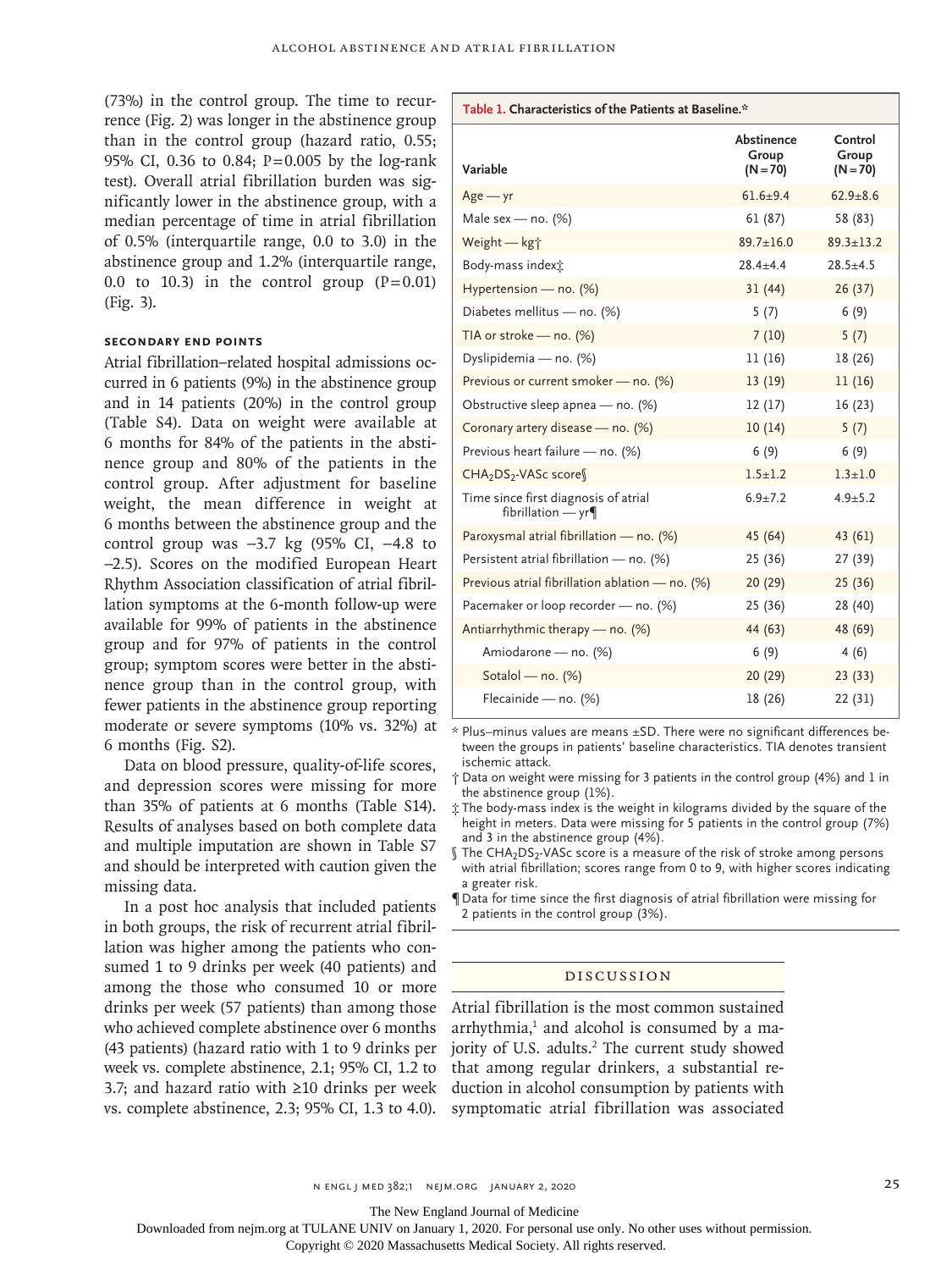| Table 2. Alcohol Intake at Baseline.       |                                   |                                |  |
|--------------------------------------------|-----------------------------------|--------------------------------|--|
| Variable                                   | Abstinence<br>Group<br>$(N = 70)$ | Control<br>Group<br>$(N = 70)$ |  |
| Alcohol intake - no. of standard drinks/wk | $16.8 + 7.7$                      | $16.4 + 6.9$                   |  |
| Beverages consumed - no. (%)               |                                   |                                |  |
| Wine                                       | 48 (69)                           | 47 (67)                        |  |
| Beer                                       | 34 (49)                           | 34 (49)                        |  |
| <b>Spirits</b>                             | 13(19)                            | 9(13)                          |  |
| Binge drinking - no. $(\%)^*$              | 20 (29)                           | 16(23)                         |  |

\* Binge drinking was defined as consumption of 5 or more drinks on a single occasion at least once a month.







with a reduction in recurrence of atrial fibrillation and a reduced proportion of time spent in atrial fibrillation. Earlier meta-analyses showed that alcohol was associated with a dose-related increased risk of incident atrial fibrillation, with increased risk observed even among drinkers who consumed as few as 7 drinks per week.<sup>8</sup> Current trends show a rise in alcohol consumption among adults older than 60 years of age, $2$ coupled with greater prevalence of atrial fibrillation in this age group. The present study, with participants having an average intake of approximately 17 drinks per week at baseline, suggests that consumption at these levels may contribute to atrial fibrillation.

The mechanisms by which abstinence reduces arrhythmia burden are probably multifactorial. Alcohol is the most common trigger of atrial fibrillation reported by  $35%$  of patients<sup>9</sup> and is associated with autonomic modulation with reduced heart rate variability, $10,11$  sympathetic effects, $12$  and vagal stimulation.<sup>13</sup> Binge drinking has also been associated with acute cardiac inflammation.14 Observational studies link regular alcohol consumption (as compared with no alcohol consumption) with dose-related increases in left atrial size,<sup>15</sup> impairments in atrial mechanical and reservoir function,<sup>16</sup> and adverse electrical remodeling.17 Numerous studies have also reported higher rates of recurrence of atrial fibrillation after catheter ablation among regular drinkers than among nondrinkers.<sup>18-20</sup>

Given an energy content of 7 kcal per gram, excessive alcohol consumption can contribute to weight gain.<sup>21</sup> In the present study, abstinence was associated with modest weight loss without specific additional measures employed. Since epicardial fat has proarrhythmic properties that are mediated by inflammation and profibrotic paracrine effects, reduction in epicardial fat through weight loss may mitigate these proarrhythmic effects.22,23 Alcohol has been causally linked to systolic hypertension. Proposed mechanisms include activation of the renin–angiotensin system, increased vascular reactivity, and inhibition of endothelial nitric oxide production.<sup>24</sup> A recent meta-analysis showed a dose-dependent risk of hypertension among men, even with consumption of 1 to 2 drinks per day.25 Although our analyses of blood pressure should be interpreted with caution owing to missing data for many

26 n engl j med 382;1 nejm.org January 2, 2020

The New England Journal of Medicine

Downloaded from nejm.org at TULANE UNIV on January 1, 2020. For personal use only. No other uses without permission.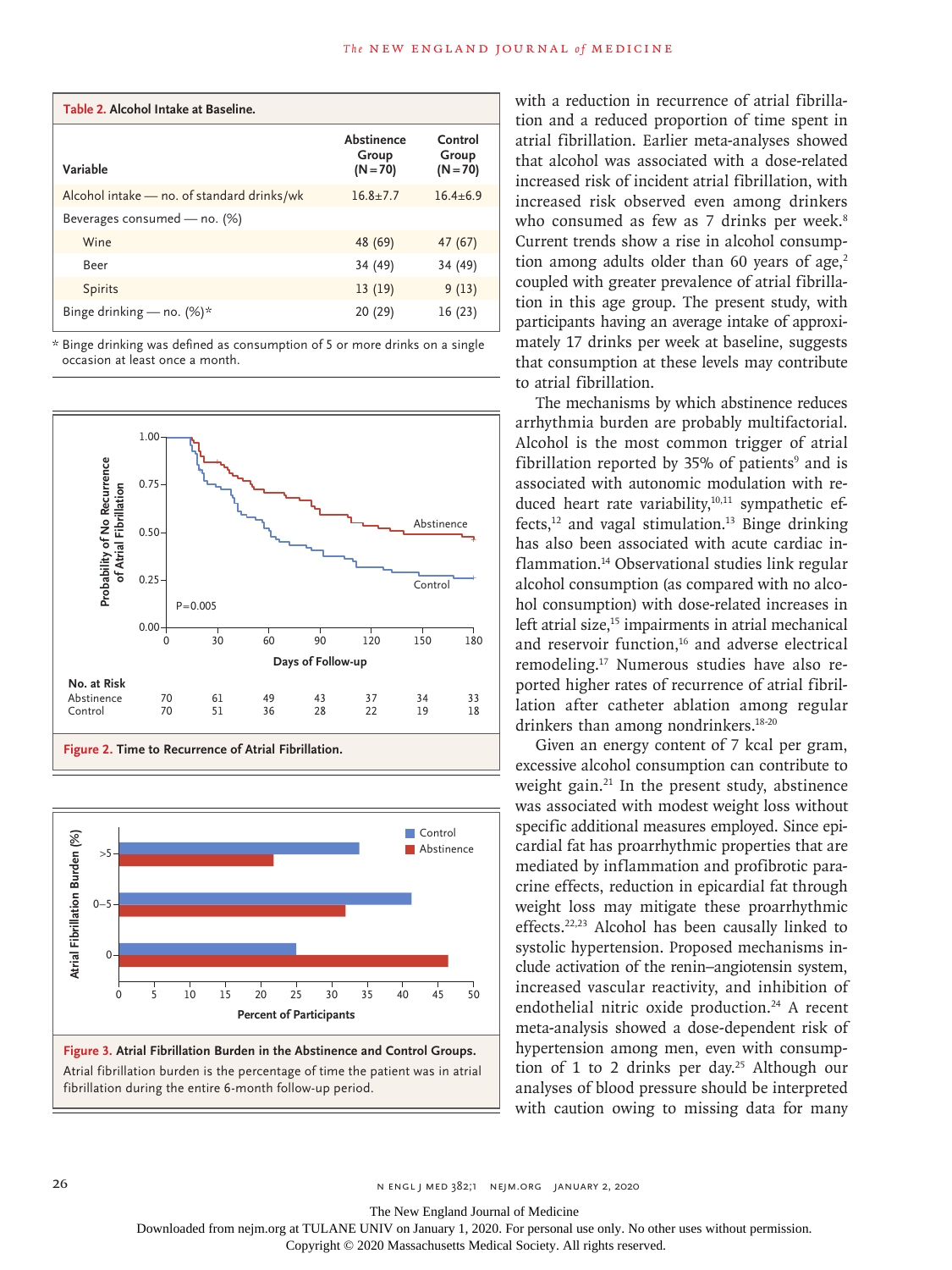patients, our findings are consistent with a systematic review of 36 trials that showed a reduction in blood pressure with decrease in alcohol intake, particularly among drinkers who had been consuming more than 14 drinks per week.<sup>26</sup>

Our trial had several limitations. The study included a heterogeneous population with different mechanisms of arrhythmia detection, although these were well-balanced between groups. The clinical applicability of abstinence requires separate attention, since only a minority of patients who were screened agreed to abstain completely, and patients with previous alcohol-triggered arrhythmias may have been overrepresented.

Despite rigorous selection of motivated patients, close follow-up, urine testing, and access to a visual guide to maximize the accuracy of alcohol consumed, reporting of alcohol quantities by the patients themselves remains a considerable study limitation owing to recall and misclassification bias. Conclusions pertaining to secondary outcomes are limited by a lack of a prespecified plan to adjust for multiple comparisons as well as missing data and patient-reported data for some outcomes. Sleep-disordered breathing, which was not assessed, may be a confounding factor. Differences in rhythm-control therapy after the first recurrence of atrial fibrillation may have underestimated differences in arrhythmia burden between groups.

Epidemiologic studies suggest that light-tomoderate alcohol consumption is associated with a lower incidence, in a U-shaped pattern, of coronary artery disease and cardiovascular events.<sup>27,28</sup> Complete abstinence may increase the risk of these events, and this study was underpowered to determine the effect on cardiovascular disease, heart failure, stroke, or mortality. Thus, potential cardiovascular benefits of modest alcohol consumption must be reconciled with the potential for atrial proarrhythmia.

Regular alcohol consumption is a potentially modifiable risk factor for atrial fibrillation. In this trial involving regular alcohol drinkers with atrial fibrillation, patients randomly assigned to the abstinence group decreased their drinking from about 17 drinks per week to 2 drinks per week and had a reduction in both atrial fibrillation burden and risk of recurrence of atrial fibrillation.

A data sharing statement provided by the authors is available with the full text of this article at NEJM.org.

Supported in part by the Government of Victoria Operational Infrastructure Support Program. Dr. Voskoboinik is the recipient of postgraduate scholarships cofunded by the National Health and Medical Research Council (NHMRC) and National Heart Foundation and Baker Institute Bright Sparks scholarships; Dr. Kalman, a NHMRC practitioner fellowship; and Dr. Stub, a National Heart Foundation Early Career Fellowship and Viertel Foundation Award. Alive Technologies provided a 20% discount for AliveCor Kardia Mobile EKG monitors.

Disclosure forms provided by the authors are available with the full text of this article at NEJM.org.

#### **References**

**1.** Chugh SS, Havmoeller R, Narayanan K, et al. Worldwide epidemiology of atrial fibrillation: a Global Burden of Disease 2010 Study. Circulation 2014;129:837-47. **2.** Center for Behavioral Health Statistics and Quality. Behavioral health trends in the United States: results from the 2014 National Survey on Drug Use and Health. Rockville, MD: Substance Abuse and Mental Health Services Administration, 2015 (https://www.samhsa.gov/data/sites/default/ files/NSDUH-FRR1-2014/NSDUH-FRR1 -2014.pdf).

**3.** Voskoboinik A, Prabhu S, Ling LH, Kalman JM, Kistler PM. Alcohol and atrial fibrillation: a sobering review. J Am Coll Cardiol 2016;68:2567-76.

**4.** Abed HS, Wittert GA, Leong DP, et al. Effect of weight reduction and cardiometabolic risk factor management on symptom burden and severity in patients with atrial fibrillation: a randomized clinical trial. JAMA 2013;310:2050-60.

**5.** Pathak RK, Middeldorp ME, Lau DH, et al. Aggressive risk factor reduction study

for atrial fibrillation and implications for the outcome of ablation: the ARREST-AF cohort study. J Am Coll Cardiol 2014;64: 2222-31.

**6.** Pathak RK, Middeldorp ME, Meredith M, et al. Long-term effect of goal-directed weight management in an atrial fibrillation cohort: a long-term follow-up study (LEGACY). J Am Coll Cardiol 2015;65: 2159-69.

**7.** Wynn GJ, Todd DM, Webber M, et al. The European Heart Rhythm Association symptom classification for atrial fibrillation: validation and improvement through a simple modification. Europace 2014;16: 965-72.

**8.** Larsson SC, Drca N, Wolk A. Alcohol consumption and risk of atrial fibrillation: a prospective study and dose-response meta-analysis. J Am Coll Cardiol 2014;64: 281-9.

**9.** Groh CA, Faulkner M, Getabecha S, et al. Patient-reported triggers of paroxysmal atrial fibrillation. Heart Rhythm 2019; 16:996-1002.

**10.** Koskinen P, Virolainen J, Kupari M. Acute alcohol intake decreases short-term heart rate variability in healthy subjects. Clin Sci (Lond) 1994;87:225-30.

**11.** Rossinen J, Viitasalo M, Partanen J, Koskinen P, Kupari M, Nieminen MS. Effects of acute alcohol ingestion on heart rate variability in patients with documented coronary artery disease and stable angina pectoris. Am J Cardiol 1997;79: 487-91.

**12.** Mäki T, Toivonen L, Koskinen P, Näveri H, Härkönen M, Leinonen H. Effect of ethanol drinking, hangover, and exercise on adrenergic activity and heart rate variability in patients with a history of alcohol-induced atrial fibrillation. Am J Cardiol 1998;82:317-22.

**13.** Mandyam MC, Vedantham V, Scheinman MM, et al. Alcohol and vagal tone as triggers for paroxysmal atrial fibrillation. Am J Cardiol 2012;110:364-8.

**14.** Zagrosek A, Messroghli D, Schulz O, Dietz R, Schulz-Menger J. Effect of binge drinking on the heart as assessed by car-

n engl j med 382;1 nejm.org January 2, 2020 27

The New England Journal of Medicine

Downloaded from nejm.org at TULANE UNIV on January 1, 2020. For personal use only. No other uses without permission.